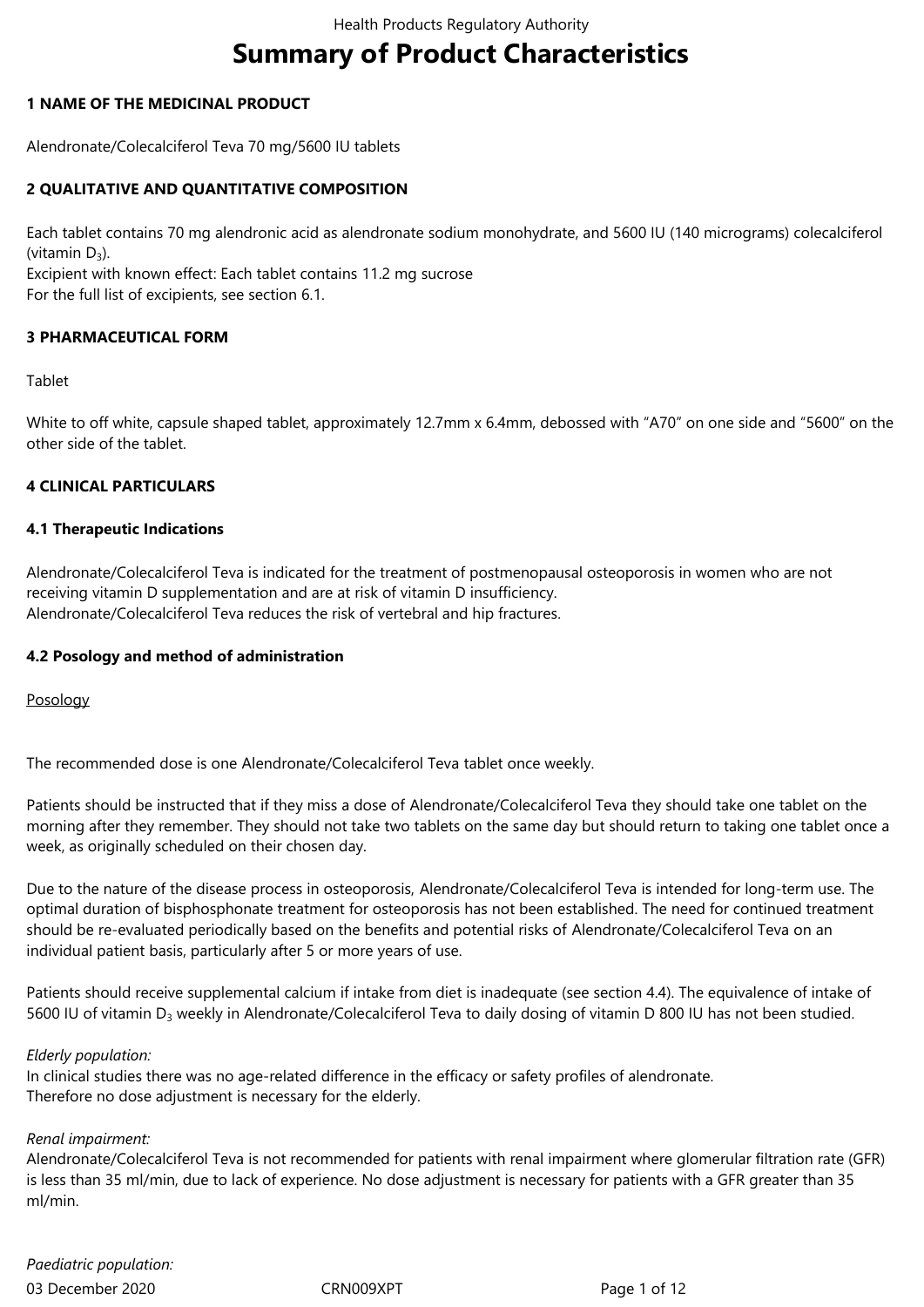The safety and efficacy of Alendronate/Colecalciferol Teva in children less than 18 years of age has not been established. Alendronate/Colecalciferol Teva should not be used in children less than 18 years of age because no data are available.

# Method of administration

Oral use.

# To permit adequate absorption of alendronate:

Alendronate/Colecalciferol Teva must be taken with water only (not mineral water) at least 30 minutes before the first food, beverage, or medicinal product (including antacids, calcium supplements and vitamins) of the day. Other beverages (including mineral water), food and some medicinal products are likely to reduce the absorption of alendronate (see section 4.5 and section 4.8).

The following instructions should be followed exactly in order to minimize the risk of oesophageal irritation and related adverse reactions (see section 4.4):

- Alendronate/Colecalciferol Teva should only be swallowed after getting up for the day with a full glass of water (not less than 200 ml or 7 fl.oz.).
- Patients should only swallow Alendronate/Colecalciferol Teva whole. Patients should not crush or chew the tablet or allow the tablet to dissolve in their mouths because of a potential for oropharyngeal ulceration.
- Patients should not lie down until after their first food of the day.
- Patients should not lie down for at least 30 minutes after taking Alendronate/Colecalciferol Teva.

Alendronate/Colecalciferol Teva should not be taken at bedtime or before arising for the day

# **4.3 Contraindications**

- Hypersensitivity to the active substances or to any of the excipients listed in section 6.1
- Abnormalities of the oesophagus and other factors which delay oesophageal emptying such as stricture or achalasia.
- Inability to stand or sit upright for at least 30 minutes.
- Hypocalcaemia.

# **4.4 Special warnings and precautions for use**

# *Alendronate*

# *Upper gastrointestinal adverse reactions*

Alendronate can cause local irritation of the upper gastrointestinal mucosa. Because there is a potential for worsening of the underlying disease, caution should be used when alendronate is given to patients with active upper gastrointestinal problems, such as dysphagia, oesophageal disease, gastritis, duodenitis, ulcers, or with a recent history (within the previous year) of major gastrointestinal disease such as peptic ulcer, or active gastrointestinal bleeding, or surgery of the upper gastrointestinal tract other than pyloroplasty (see section 4.3). In patients with known Barrett's oesophagus, prescribers should consider the benefits and potential risks of alendronate on an individual patient basis.

Oesophageal reactions (sometimes severe and requiring hospitalisation), such as oesophagitis, oesophageal ulcers and oesophageal erosions, rarely followed by oesophageal stricture, have been reported in patients receiving alendronate. Physicians should therefore be alert to any signs or symptoms signalling a possible oesophageal reaction and patients should be instructed to discontinue alendronate and seek medical attention if they develop symptoms of oesophageal irritation such as dysphagia, pain on swallowing or retrosternal pain or new or worsening heartburn (see section 4.8).

The risk of severe oesophageal adverse reactions appears to be greater in patients who fail to take alendronate properly and/or who continue to take alendronate after developing symptoms suggestive of oesophageal irritation. It is very important

03 December 2020 CRN009XPT Page 2 of 12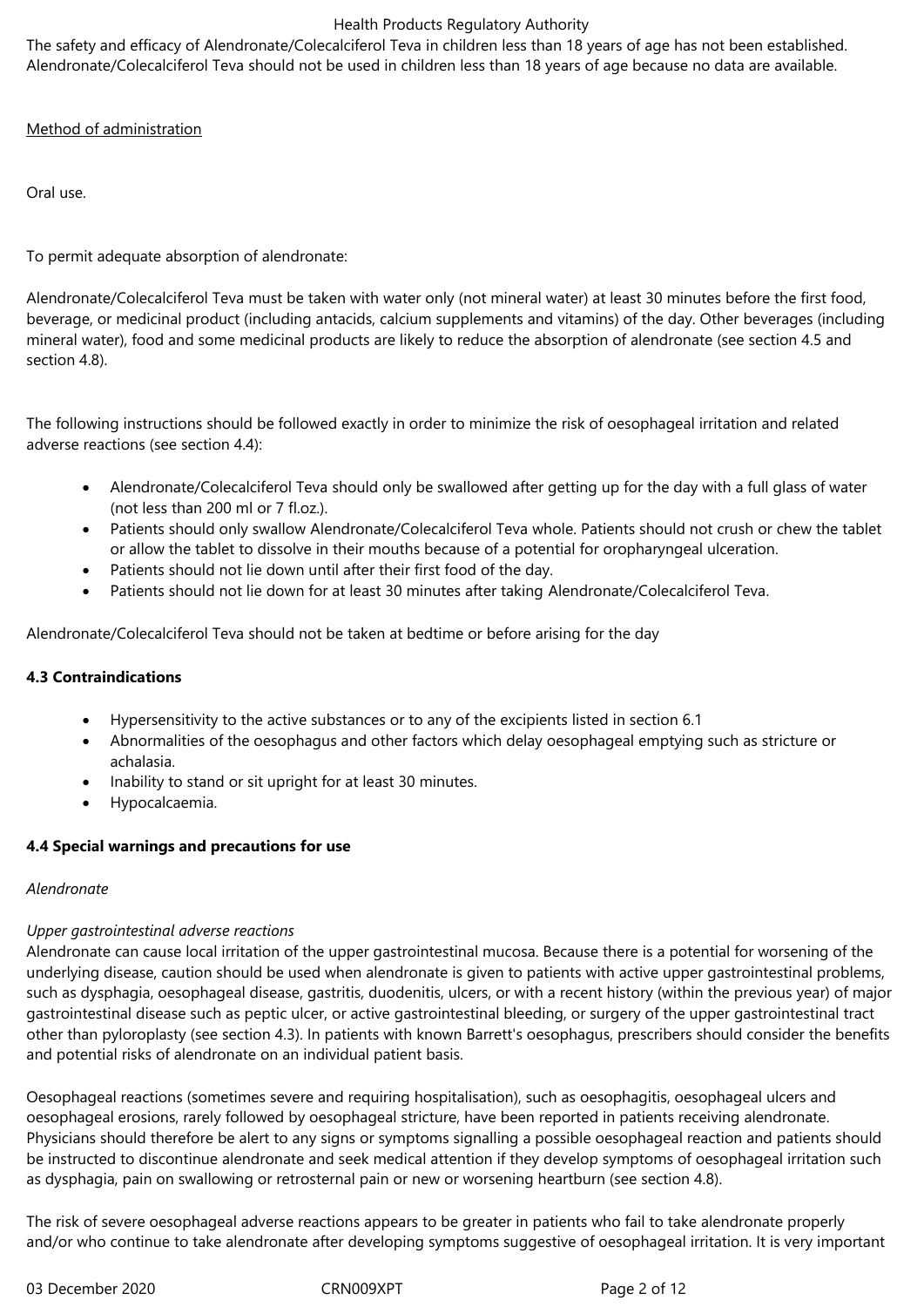that the full dosing instructions are provided to, and are understood by the patient (see section 4.2). Patients should be informed that failure to follow these instructions may increase their risk of oesophageal problems.

While no increased risk was observed in extensive clinical trials with alendronate, there have been rare (post-marketing) reports of gastric and duodenal ulcers, some of which were severe and with complications (see section 4.8).

#### *Osteonecrosis of the jaw*

Osteonecrosis of the jaw, generally associated with tooth extraction and/or local infection (including osteomyelitis), has been reported in patients with cancer who are receiving treatment regimens including primarily intravenously administered bisphosphonates. Many of these patients were also receiving chemotherapy and corticosteroids. Osteonecrosis of the jaw has also been reported in patients with osteoporosis receiving oral bisphosphonates.

The following risk factors should be considered when evaluating an individual's risk of developing osteonecrosis of the jaw:

- potency of the bisphosphonate (highest for zoledronic acid), route of administration (see above) and cumulative dose
- cancer, chemotherapy, radiotherapy, corticosteroids, smoking
- a history of dental disease, poor oral hygiene, periodontal disease, invasive dental procedures and poorly fitting dentures

A dental examination with appropriate preventive dentistry should be considered prior to treatment with oral bisphosphonates in patients with poor dental status.

While on treatment, these patients should avoid invasive dental procedures if possible. For patients who develop osteonecrosis of the jaw while on bisphosphonate therapy, dental surgery may exacerbate the condition. For patients requiring dental procedures, there are no data available to suggest whether discontinuation of bisphosphonate treatment reduces the risk of osteonecrosis of the jaw. Clinical judgement of the treating physician should guide the management plan of each patient based on individual benefit/risk assessment.

During bisphosphonate treatment, all patients should be encouraged to maintain good oral hygiene, receive routine dental check-ups, and report any oral symptoms such as dental mobility, pain, or swelling.

#### Osteonecrosis of the external auditory canal

Osteonecrosis of the external auditory canal has been reported with bisphosphonates, mainly in association with long-term therapy. Possible risk factors for osteonecrosis of the external auditory canal include steroid use and chemotherapy and/or local risk factors such as infection or trauma. The possibility of osteonecrosis of the external auditory canal should be considered in patients receiving bisphosphonates who present with ear symptoms including chronic ear infections.

#### *Musculoskeletal pain*

Bone, joint, and/or muscle pain has been reported in patients taking bisphosphonates. In post-marketing experience, these symptoms have rarely been severe and/or incapacitating (see section 4.8). The time to onset of symptoms varied from one day to several months after starting treatment. Most patients had relief of symptoms after stopping treatment. A subset had recurrence of symptoms when rechallenged with the same medicinal product or another bisphosphonate.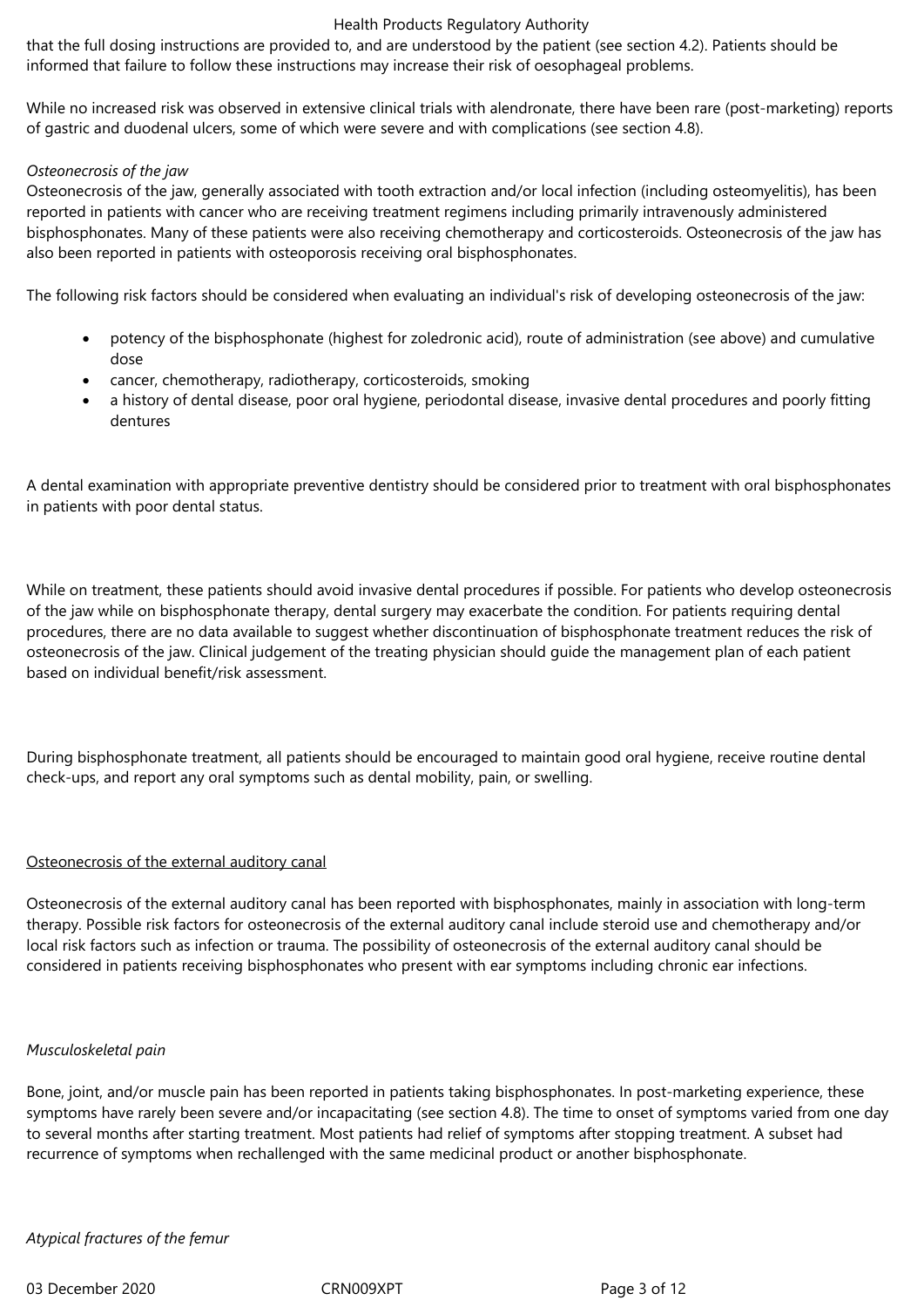Atypical subtrochanteric and diaphyseal femoral fractures have been reported with bisphosphonate therapy, primarily in patients receiving long-term treatment for osteoporosis. These transverse or short oblique, fractures can occur anywhere along the femur from just below the lesser trochanter to just above the supracondylar flare. These fractures occur after minimal or no trauma and some patients experience thigh or groin pain, often associated with imaging features of stress fractures, weeks to months before presenting with a completed femoral fracture. Fractures are often bilateral; therefore the contralateral femur should be examined in bisphosphonate-treated patients who have sustained a femoral shaft fracture. Poor healing of these fractures has also been reported. Discontinuation of bisphosphonate therapy in patients suspected to have an atypical femur fracture should be considered pending evaluation of the patient, based on an individual benefit risk assessment.

During bisphosphonate treatment patients should be advised to report any thigh, hip or groin pain and any patient presenting with such symptoms should be evaluated for an incomplete femur fracture.

#### *Renal insufficiency*

Alendronate/Colecalciferol Teva is not recommended for patients with renal impairment where GFR is less than 35 ml/min (see section 4.2).

#### *Bone and mineral metabolism*

Causes of osteoporosis other than oestrogen deficiency and ageing should be considered.

Hypocalcaemia must be corrected before initiating therapy with Alendronate/Colecalciferol Teva (see section 4.3). Other disorders affecting mineral metabolism (such as vitamin D deficiency and hypoparathyroidism) should also be effectively treated before starting Alendronate/Colecalciferol Teva. The content of vitamin D in Alendronate/Colecalciferol Teva is not suitable for correction of vitamin D deficiency. In patients with these conditions, serum calcium and symptoms of hypocalcaemia should be monitored during therapy with Alendronate/Colecalciferol Teva.

Due to the positive effects of alendronate in increasing bone mineral, decreases in serum calcium and phosphate may occur especially in patients taking glucocorticoids in whom calcium absorption may be decreased. These are usually small and asymptomatic. However, there have been rare reports of symptomatic hypocalcaemia, which have occasionally been severe and often occurred in patients with predisposing conditions (e.g. hypoparathyroidism, vitamin D deficiency and calcium malabsorption) (see section 4.8).

# *Colecalciferol*

Vitamin  $D_3$  may increase the magnitude of hypercalcaemia and/or hypercalciuria when administered to patients with disease associated with unregulated overproduction of calcitriol (e.g. leukaemia, lymphoma, sarcoidosis). Urine and serum calcium should be monitored in these patients.

Patients with malabsorption may not adequately absorb vitamin  $D_3$ .

**Excipients** 

03 December 2020 CRN009XPT Page 4 of 12 *Sucrose*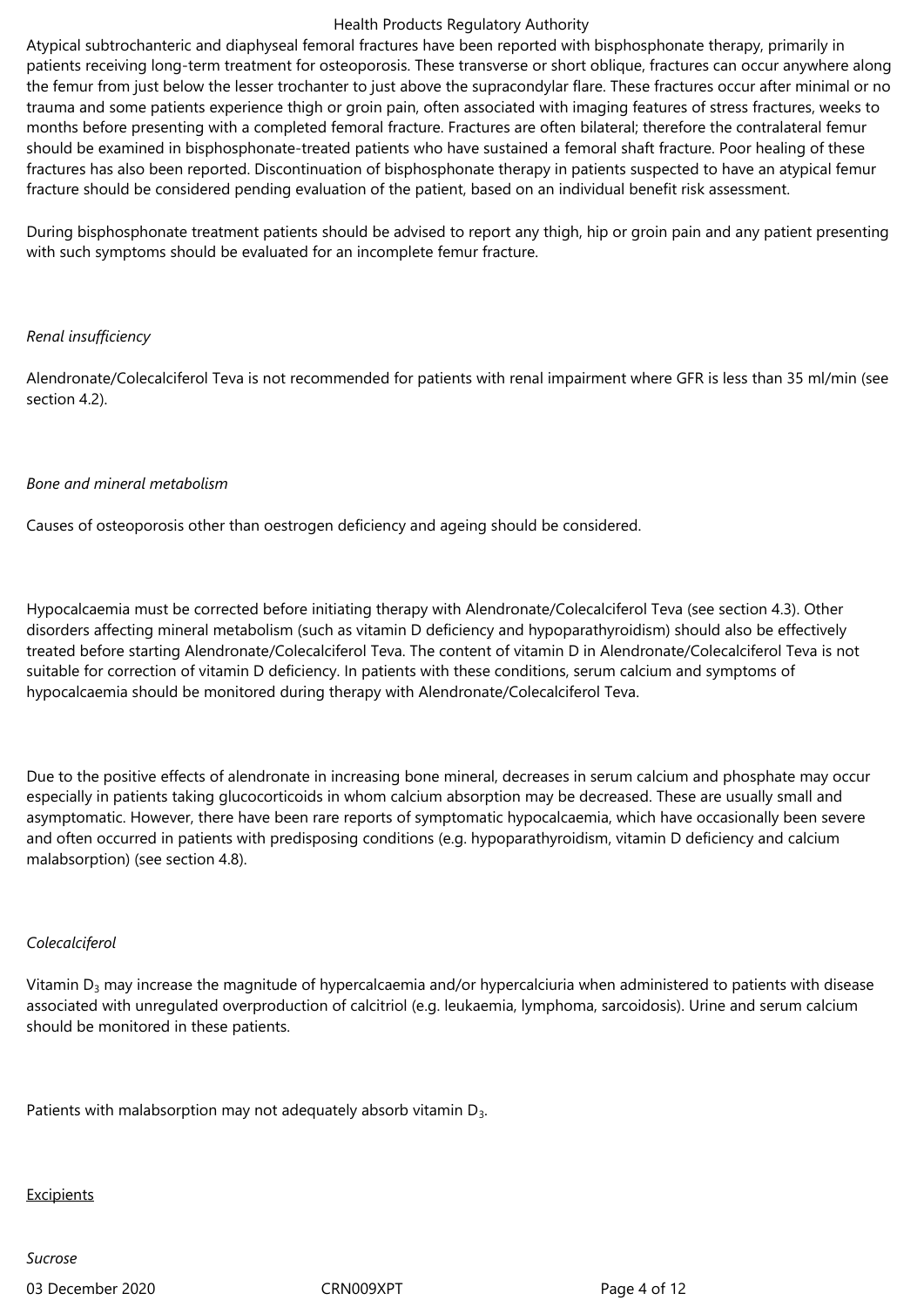Patients with rare hereditary problems of fructose intolerance, glucose-galactose malabsorption or sucrase-isomaltase insufficiency should not take this medicine.

## *Sodium*

This medicinal product contains less than 1 mmol sodium (23 mg) per tablet, that is to say essentially "sodium-free".

## **4.5 Interaction with other medicinal products and other forms of interactions**

## *Alendronate*

If taken at the same time, it is likely that food and beverages (including mineral water), calcium supplements, antacids, and some oral medicinal products will interfere with absorption of alendronate. Therefore, patients must wait at least 30 minutes after taking alendronate before taking any other oral medicinal product (see sections 4.2 and 5.2).

Since Non Steroidal Anti-Inflammatory Drug (NSAID) use is associated with gastrointestinal irritation, caution should be used during concomitant use with alendronate.

# *Colecalciferol*

Olestra, mineral oils, orlistat, and bile acid sequestrants (e.g. cholestyramine, colestipol) may impair the absorption of vitamin D. Anticonvulsants, cimetidine and thiazides may increase the catabolism of vitamin D. Additional vitamin D supplements may be considered on an individual basis.

In cases of treatment with thiazide diuretics, which decrease urinary elimination of calcium, monitoring of serum calcium concentration is recommended.

Concomitant use of glucocorticoids can decrease the effect of vitamin D.

In cases of treatment with drugs containing digitalis and other cardiac glycosides, the administration of vitamin D may increases the risk of digitalis toxicity (arrhythmia). Strict medical supervision is needed, together with serum calcium concentration and electrocardiographic monitoring if necessary.

The cytotoxic agent actinomycin and imidazole antifungal agents interfere with vitamin D activity by inhibiting the conversion of 25-hydroxyvitamin D to 1,25-dihydroxyvitamin D by the kidney enzyme, 25-hydroxyvitamin D-1-hydroxylase.

# **4.6 Fertility, pregnancy and lactation**

Alendronate/Colecalciferol Teva is only intended for use in postmenopausal women and therefore it should not be used during pregnancy or in breast-feeding women.

#### *Pregnancy*

There are no adequate data from the use of Alendronate/Colecalciferol Teva in pregnant women. Animal studies with alendronate do not indicate direct harmful effects with respect to pregnancy, embryonal/foetal development, or postnatal development. Alendronate given during pregnancy in rats caused dystocia related to hypocalcaemia (see section 5.3). Studies in animals have shown hypercalcaemia and reproductive toxicity with high doses of vitamin D (see section 5.3).

#### *Breastfeeding*

It is not known whether alendronate is excreted into human breast milk. Colecalciferol and some of its active metabolites pass into breast milk.

# *Fertility*

Bisphosphonates are incorporated into the bone matrix, from which they are gradually released over a period of years. The amount of bisphosphonate incorporated into adult bone, and hence, the amount available for release back into the systemic circulation, is directly related to the dose and duration of bisphosphonate use (see section 5.2). There are no data on fetal risk in humans. However, there is a theoretical risk of fetal harm, predominantly skeletal, if a woman becomes pregnant after completing a course of bisphosphonate therapy. The impact of variables such as time between cessation of bisphosphonate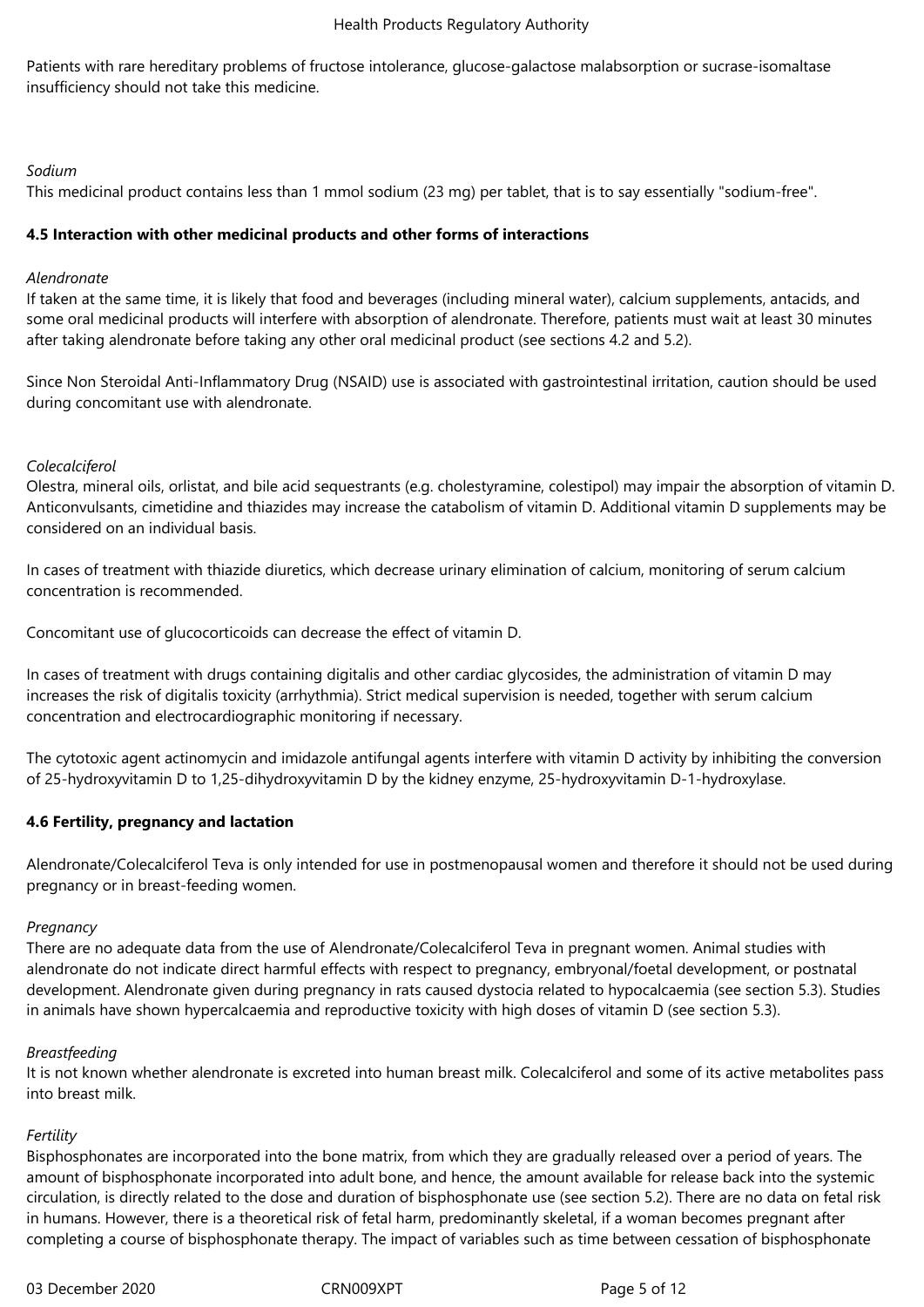therapy to conception, the particular bisphosphonate used, and the route of administration (intravenous versus oral) on the risk has not been studied.

## **4.7 Effects on ability to drive and use machines**

Alendronate/Colecalciferol Teva has no or negligible direct influence on the ability to drive and use machines. Certain adverse reactions (for example blurred vision, dizziness and severe bone muscle or joint pain (see section 4.8)) that have been reported with Alendronate/Colecalciferol Teva may affect some patients' ability to drive or operate machines.

## **4.8 Undesirable effects**

The most commonly reported adverse reactions are upper gastrointestinal adverse reactions including abdominal pain, dyspepsia, oesophageal ulcer, dysphagia, abdominal distension and acid regurgitation (>1%).

The following adverse reactions have been reported during clinical studies and/or post-marketing use with alendronate.

No additional adverse reactions have been identified for the combination of alendronate and colecalciferol.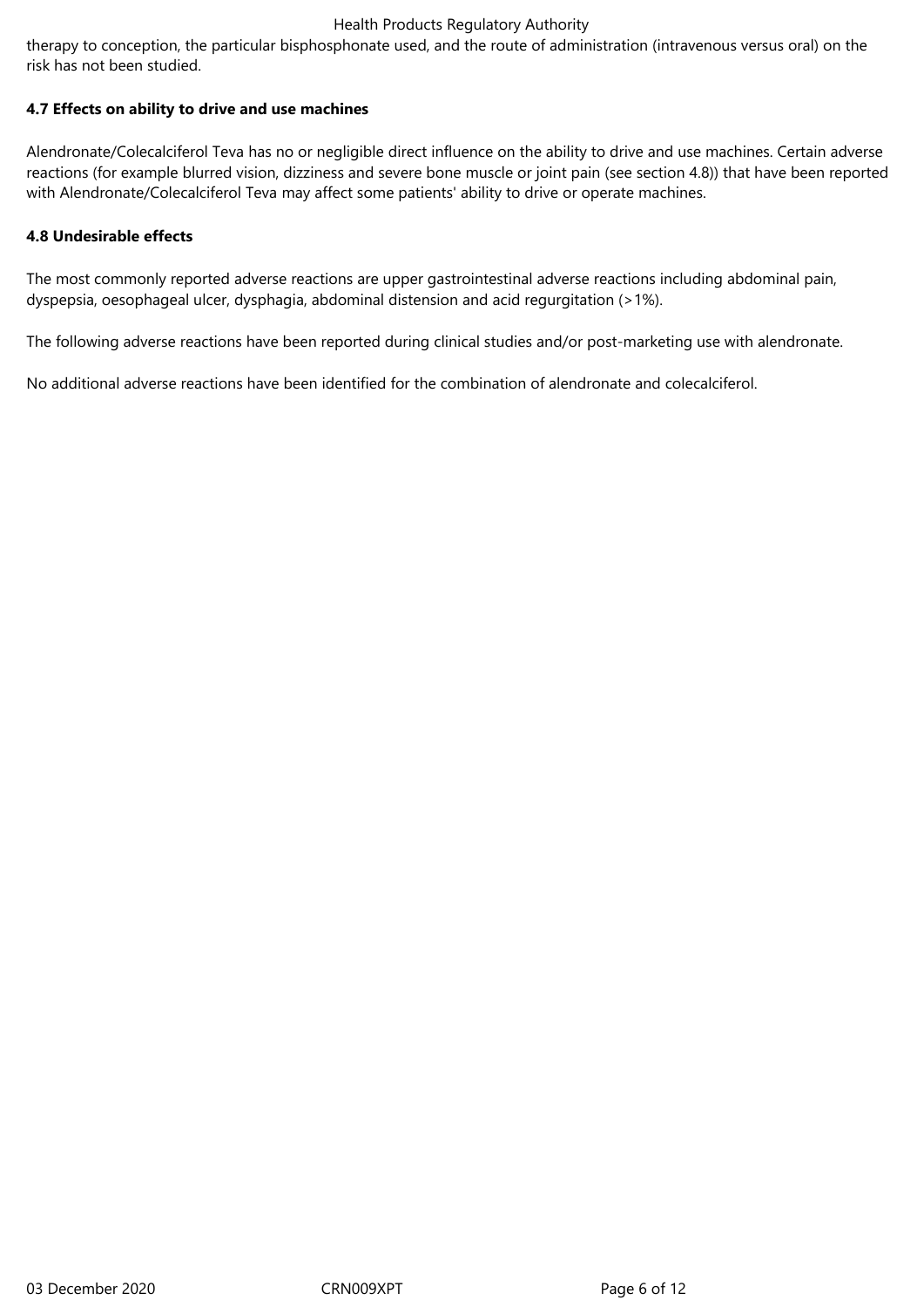| Immune system disorders:                                     | Rare: hypersensitivity reactions including urticaria and                        |
|--------------------------------------------------------------|---------------------------------------------------------------------------------|
|                                                              | angioedema                                                                      |
| <b>Metabolism and nutrition disorders:</b>                   | Rare: symptomatic hypocalcaemia, often in association                           |
|                                                              | with predisposing conditions <sup>1</sup>                                       |
| Nervous system disorders:                                    | Common: headache, dizziness <sup>2</sup>                                        |
|                                                              | Uncommon: dysgeusia <sup>2</sup>                                                |
| <b>Eye disorders:</b>                                        | Uncommon: eye inflammation (uveitis, scleritis, or                              |
|                                                              | episcleritis)                                                                   |
| <b>Ear and labyrinth disorders:</b>                          | Common: vertigo <sup>2</sup>                                                    |
| <b>Gastrointestinal disorders:</b>                           | Common: abdominal pain, dyspepsia, constipation,                                |
|                                                              | diarrhoea, flatulence,                                                          |
|                                                              | oesophageal ulcer <sup>3</sup> , dysphagia <sup>3</sup> , abdominal distension, |
|                                                              | acid regurgitation                                                              |
|                                                              | Uncommon: nausea, vomiting, gastritis, oesophagitis <sup>3</sup> ,              |
|                                                              | oesophageal                                                                     |
|                                                              | erosions <sup>3</sup> , melena <sup>2</sup>                                     |
|                                                              | Rare: oesophageal stricture <sup>3</sup> , oropharyngeal                        |
|                                                              | ulceration $3$ , upper                                                          |
|                                                              | gastrointestinal PUBs (perforation, ulcers, bleeding) <sup>1</sup>              |
| <b>Skin and subcutaneous tissue disorders:</b>               | Common: alopecia <sup>2</sup> , pruritus <sup>2</sup>                           |
|                                                              | Uncommon: rash, erythema                                                        |
|                                                              | Rare: rash with photosensitivity, severe skin reactions                         |
|                                                              | including Stevens-Johnson syndrome and toxic                                    |
|                                                              | epidermal necrolysis <sup>4</sup>                                               |
| <b>Musculoskeletal and</b>                                   | Very common: musculoskeletal (bone, muscle or joint)                            |
| connective tissue disorders:                                 | pain which is                                                                   |
|                                                              | sometimes severe <sup>1,2</sup>                                                 |
|                                                              | Common: joint swelling <sup>1</sup>                                             |
|                                                              | <i>Rare:</i> osteonecrosis of the jaw <sup>1,4</sup> ; atypical                 |
|                                                              | subtrochanteric and diaphyseal femoral fractures                                |
|                                                              | (bisphosphonate class adverse reaction) <sup>5</sup>                            |
|                                                              | Very rare: Osteonecrosis of the external auditory canal                         |
|                                                              | (bisphosphonate class adverse reaction)                                         |
| <b>General disorders and administration site conditions:</b> | Common: asthenia <sup>2</sup> , peripheral oedema <sup>2</sup>                  |
|                                                              | Uncommon: transient symptoms as in an acute-phase                               |
|                                                              | response (myalgia, malaise and rarely, fever), typically                        |
|                                                              | in association with initiation of treatment <sup>2</sup>                        |

1 *See section 4.4*

2 *Frequency in Clinical Trials was similar in the drug and placebo group.*

3 *See sections 4.2 and 4.4*

4 *This adverse reaction was identified through post-marketing surveillance. The frequency of rare was estimated based on relevant clinical trials.*

5 *Identified in postmarketing experience.*

# Reporting of suspected adverse reactions

Reporting suspected adverse reactions after authorisation of the medicinal product is important. It allows continued monitoring of the benefit/risk balance of the medicinal product. Healthcare professionals are asked to report any suspected adverse reactions via HPRA Pharmacovigilance, Website: www.hpra.ie.

# **4.9 Overdose**

*Alendronate*

Hypocalcaemia, hypophosphataemia and upper gastrointestinal adverse reactions, such as upset stomach, heartburn, oesophagitis, gastritis, or ulcer, may result from oral overdose.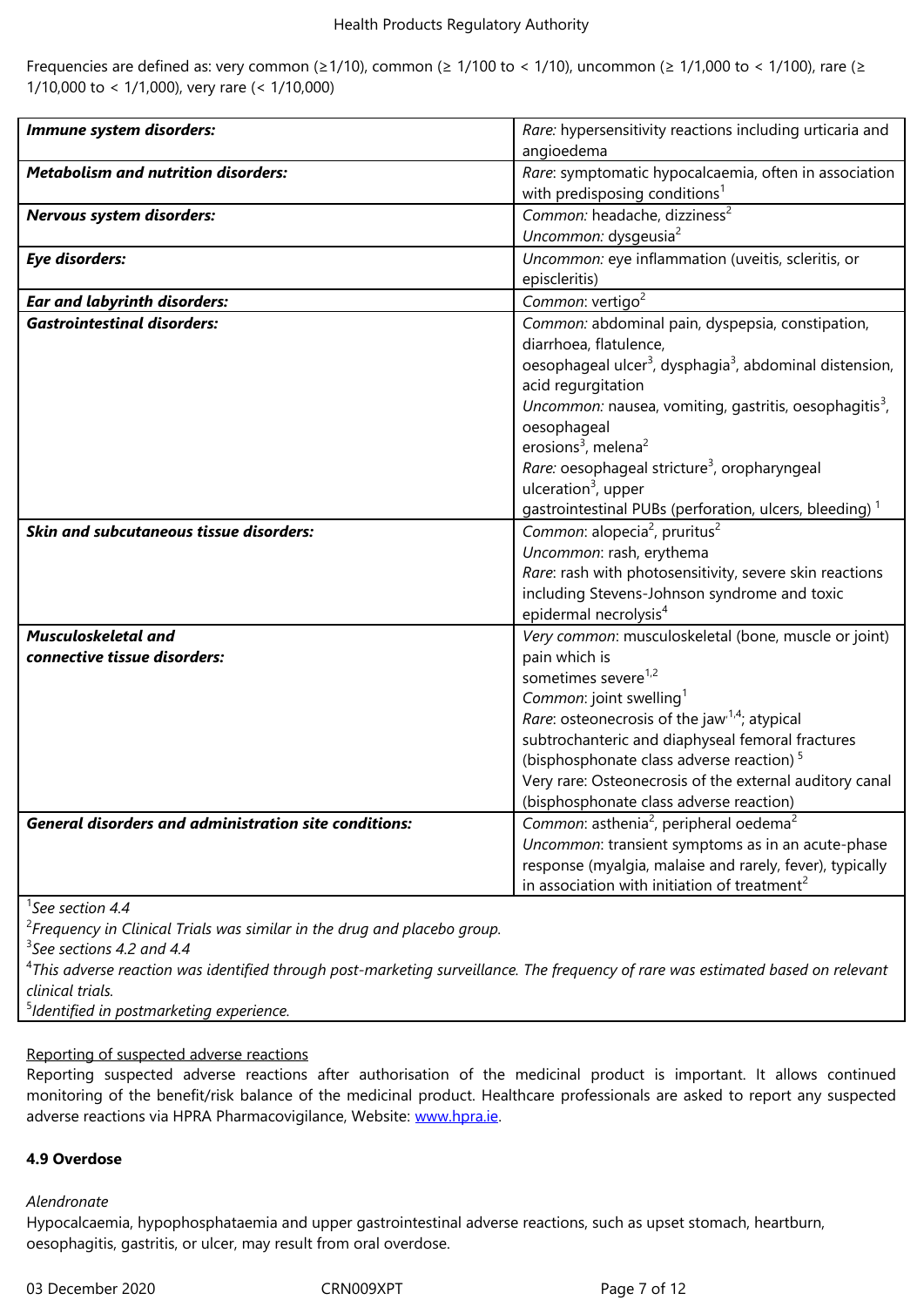No specific information is available on the treatment of overdose with alendronate. In case of overdose with Alendronate/Colecalciferol Teva, milk or antacids should be given to bind alendronate. Owing to the risk of oesophageal irritation, vomiting should not be induced and the patient should remain fully upright.

## *Colecalciferol*

Vitamin D toxicity has not been documented during chronic therapy in generally healthy adults at a dose less than 10,000 IU/day. In a clinical study of healthy adults a 4,000 IU daily dose of vitamin  $D_3$  for up to five months was not associated with hypercalciuria or hypercalcaemia.

## **5 PHARMACOLOGICAL PROPERTIES**

## **5.1 Pharmacodynamic properties**

Pharmacotherapeutic group: Drugs for treatment of bone diseases, Bisphosphonates, combinations, ATC code: M05BB03

Alendronate/Colecalciferol Tevais a combination tablet containing the two active substances alendronate sodium monohydrate and colecalciferol (vitamin  $D_3$ ).

## *Alendronate*

Alendronate sodium is a bisphosphonate that inhibits osteoclastic bone resorption with no direct effect on bone formation. Preclinical studies have shown preferential localisation of alendronate to sites of active resorption. Activity of osteoclasts is inhibited, but recruitment or attachment of osteoclasts is not affected. The bone formed during treatment with alendronate is of normal quality.

# *Colecalciferol (vitamin D3)*

Vitamin  $D_3$  is produced in the skin by conversion of 7-dehydrocholesterol to vitamin  $D_3$  by ultraviolet light. In the absence of adequate sunlight exposure, vitamin  $D_3$  is an essential dietary nutrient. Vitamin  $D_3$  is converted to 25-hydroxyvitamin  $D_3$  in the liver, and stored until needed. Conversion to the active calcium-mobilizing hormone 1,25-dihydroxyvitamin  $D_3$  (calcitriol) in the kidney is tightly regulated. The principal action of 1,25-dihydroxyvitamin  $D_3$  is to increase intestinal absorption of both calcium and phosphate as well as regulate serum calcium, renal calcium and phosphate excretion, bone formation and bone resorption.

Vitamin  $D_3$  is required for normal bone formation. Vitamin D insufficiency develops when both sunlight exposure and dietary intake are inadequate. Insufficiency is associated with negative calcium balance, bone loss, and increased risk of skeletal fracture. In severe cases, deficiency results in secondary hyperparathyroidism, hypophosphataemia, proximal muscle weakness and osteomalacia, further increasing the risk of falls and fractures in osteoporotic individuals. Supplemental vitamin D reduces these risks and their consequences.

Osteoporosis is defined as bone mineral density (BMD) of the spine or hip 2.5 standard deviations (SD) below the mean value of a normal young population or as a previous fragility fracture, irrespective of BMD.

# *Alendronate/Colecalciferol Tevastudies*

The effect of Alendronate/Colecalciferol Teva(alendronate 70 mg/vitamin D<sub>3</sub> 2800 IU and alendronate 70 mg/vitamin D<sub>3</sub> 5600 IU) on vitamin D status was demonstrated in a 15-week, multinational study that enrolled 476 osteoporotic post-menopausal Caucasian women (serum 25-hydroxyvitamin D at baseline: mean, 18.76 ng/mL; range, 9.0 – 47.7 ng/mL, age: mean, 63 years; range, 42 – 93 years). Patients received the lower strength (70 mg/2800 IU) of Alendronate/Colecalciferol Teva (n=157), the higher strength (70 mg/5600 IU) (n=161) or [Fosamax] (alendronate) 70 mg (n=158) once a week; additional vitamin D supplements were prohibited. All patients received supplementation with oral calcium at dose of 500mg a day. Patients had to observe dietary restrictions and limit exposure to sunlight. After 15 weeks of treatment, the mean serum 25-hydroxyvitamin D levels were higher (24.07ng/mL) in the Alendronate/Colecalciferol Teva (70 mg/2800 IU) group and in the (70 mg/5600 IU) group (28.13ng/mL) than in the alendronate-only group (18.07ng/mL).

The percentage of patients with vitamin D insufficiency (serum 25-hydroxyvitamin D < 37.5 nmol/l [< 15 ng/ml]) was significantly reduced by 75.06 % with Alendronate/Colecalciferol Teva (70 mg/2800 IU) and by 87.44% with Alendronate/Colecalciferol Teva (70 mg/5600 IU) vs. alendronate-only (8.8% and 4.7% vs. 37.0%, respectively), through week 15.

The percentage of patients with vitamin D deficiency (serum 25-hydroxyvitamin D <22.5 nmol/l [< 9 ng/ml]) was significantly reduced by 63.44% with Alendronate/Colecalciferol Teva (70 mg/2800 IU) vs alendronate only (5.1% vs 15.1%, respectively).

03 December 2020 CRN009XPT Page 8 of 12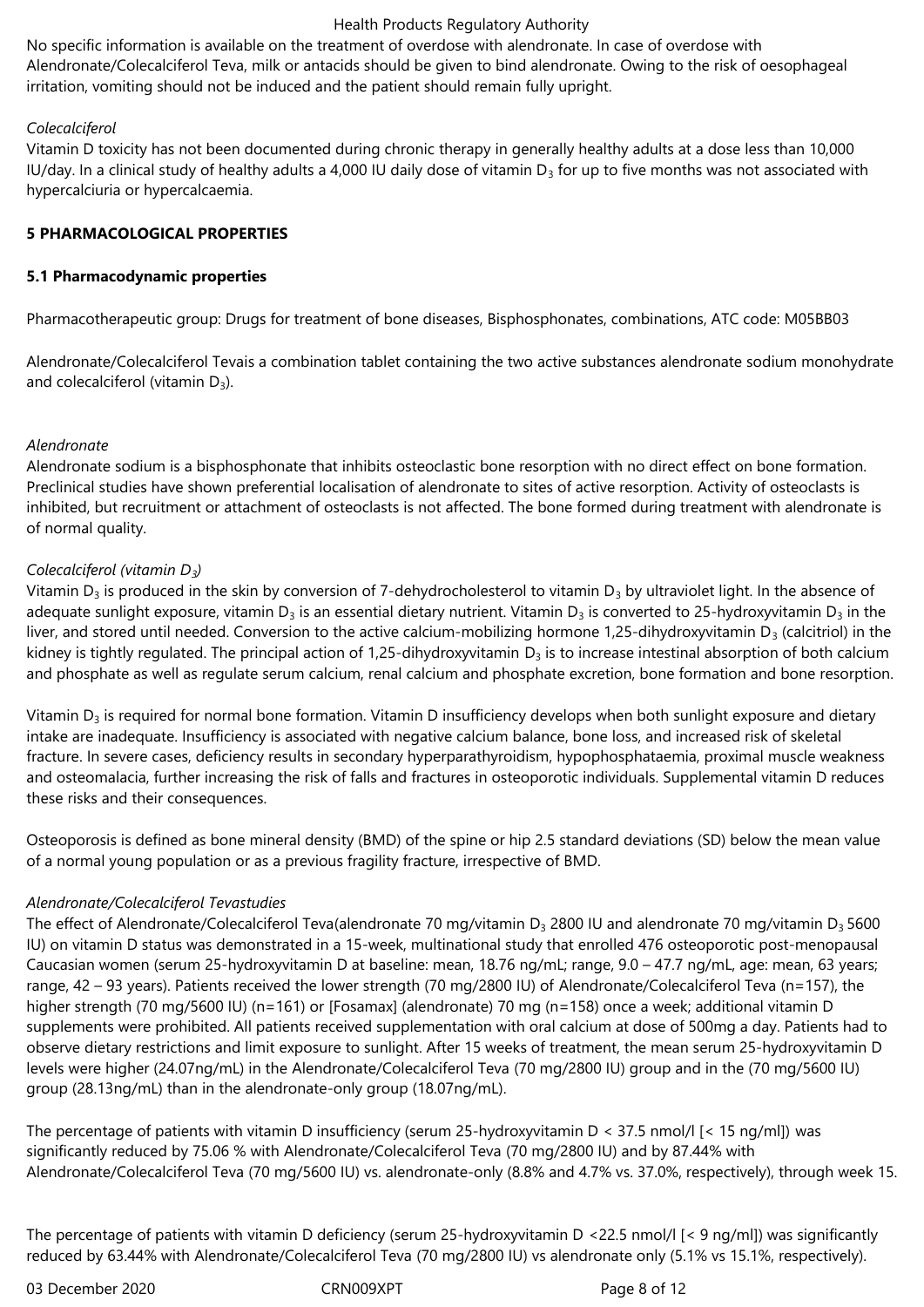The risk for vitamin D deficiency (serum 25-hydroxyvitamin D [< 9 ng/ml]) was significantly reduced by 82.57% with Alendronate/Colecalciferol Teva (70 mg/5600 IU) vs alendronate only (2.7% vs 15.1%, respectively).

## *Alendronate studies*

The therapeutic equivalence of alendronate once weekly 70 mg (n=519) and alendronate 10 mg daily (n=370) was demonstrated in a one-year multicentre study of post-menopausal women with osteoporosis. The mean increases from baseline in lumbar spine BMD at one year were 5.1 % (95 % CI: 4.8, 5.4 %) in the 70 mg once-weekly group and 5.4 % (95 % CI: 5.0, 5.8 %) in the 10 mg daily group. The mean BMD increases were 2.3 % and 2.9 % at the femoral neck and 2.9 % and 3.1 % at the total hip in the 70 mg once weekly and 10 mg daily groups, respectively. The two treatment groups were also similar with regard to BMD increases at other skeletal sites.

The effects of alendronate on bone mass and fracture incidence in post-menopausal women were examined in two initial efficacy studies of identical design (n=994) as well as in the Fracture Intervention Trial (FIT: n=6,459).

In the initial efficacy studies, the mean BMD increases with alendronate 10 mg/day relative to placebo at three years were 8.8%, 5.9 % and 7.8 % at the spine, femoral neck and trochanter, respectively. Total body BMD also increased significantly. There was a 48 % reduction (alendronate 3.2 % vs placebo 6.2 %) in the proportion of patients treated with alendronate experiencing one or more vertebral fractures relative to those treated with placebo. In the two-year extension of these studies BMD at the spine and trochanter continued to increase and BMD at the femoral neck and total body were maintained.

FIT consisted of two placebo-controlled studies using alendronate daily (5 mg daily for two years and 10 mg daily for either one or two additional years):

- FIT 1: A three-year study of 2,027 patients who had at least one baseline vertebral (compression) fracture. In this study alendronate daily reduced the incidence of ≥ 1 new vertebral fracture by 47 % (alendronate 7.9 % vs. placebo 15.0 %). In addition, a statistically significant reduction was found in the incidence of hip fractures (1.1 % vs. 2.2 %, a reduction of 51 %).
- FIT 2: A four-year study of 4,432 patients with low bone mass but without a baseline vertebral fracture. In this study, a significant difference was observed in the analysis of the subgroup of osteoporotic women (37 % of the global population who correspond with the above definition of osteoporosis) in the incidence of hip fractures (alendronate 1.0 % vs. placebo 2.2 %, a reduction of 56 %) and in the incidence of  $\geq 1$  vertebral fracture (2.9 % vs. 5.8 %, a reduction of 50 %).

# *Laboratory test findings*

In clinical studies, asymptomatic, mild and transient decreases in serum calcium and phosphate were observed in approximately 18 % and 10 %, respectively, of patients taking alendronate 10 mg/day versus approximately 12 % and 3 % of those taking placebo. However, the incidences of decreases in serum calcium to < 8.0 mg/dl (2.0 mmol/l) and serum phosphate to  $\leq 2.0$  mg/dl (0.65 mmol/l) were similar in both treatment groups.

#### **5.2 Pharmacokinetic properties**

#### *Alendronate*

#### *Absorption*

Relative to an intravenous reference dose, the oral mean bioavailability of alendronate in women was 0.64 % for doses ranging from 5 to 70 mg when administered after an overnight fast and two hours before a standardised breakfast. Bioavailability was decreased similarly to an estimated 0.46 % and 0.39 % when alendronate was administered one hour or half an hour before a standardised breakfast. In osteoporosis studies, alendronate was effective when administered at least 30 minutes before the first food or beverage of the day.

The alendronate component in the Alendronate/Colecalciferol Teva (70 mg/5600 IU) combination tablet is bioequivalent to the alendronate 70 mg tablet.

Bioavailability was negligible whether alendronate was administered with, or up to two hours after, a standardised breakfast. Concomitant administration of alendronate with coffee or orange juice reduced bioavailability by approximately 60 %.

In healthy subjects, oral prednisone (20 mg three times daily for five days) did not produce a clinically meaningful change in oral bioavailability of alendronate (a mean increase ranging from 20 % to 44 %).

03 December 2020 CRN009XPT Page 9 of 12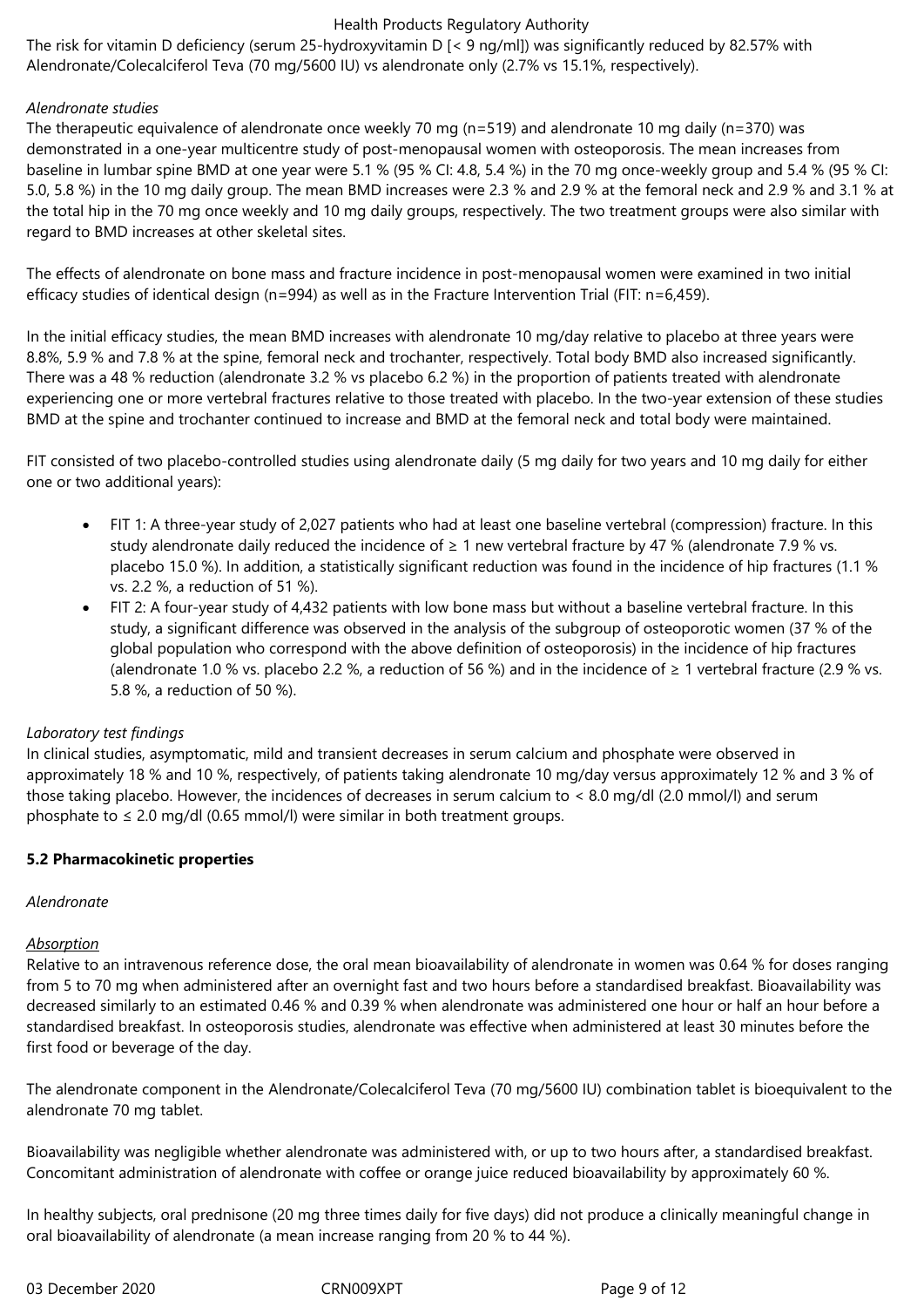## *Distribution*

Studies in rats show that alendronate transiently distributes to soft tissues following 1 mg/kg intravenous administration but is then rapidly redistributed to bone or excreted in the urine. The mean steady-state volume of distribution, exclusive of bone, is at least 28 litres in humans. Concentrations of alendronate in plasma following therapeutic oral doses are too low for analytical detection (< 5 ng/ml). Protein binding in human plasma is approximately 78 %.

## *Biotransformation*

There is no evidence that alendronate is metabolised in animals or humans.

## *Elimination*

Following a single intravenous dose of [14C]alendronate, approximately 50 % of the radioactivity was excreted in the urine within 72 hours and little or no radioactivity was recovered in the faeces. Following a single 10 mg intravenous dose, the renal clearance of alendronate was 71 ml/min, and systemic clearance did not exceed 200 ml/min. Plasma concentrations fell by more than 95 % within six hours following intravenous administration. The terminal half-life in humans is estimated to exceed ten years, reflecting release of alendronate from the skeleton. Alendronate is not excreted through the acidic or basic transport systems of the kidney in rats, and thus it is not anticipated to interfere with the excretion of other medicinal products by those systems in humans.

## *Colecalciferol*

# *Absorption*

*70 mg/5600 IU* in healthy adult subjects (males and females), following administration of Alendronate/Colecalciferol Tevaafter an overnight fast, the mean area under the serumconcentration- time curve (AUC0- $_{72}$  hrs) for vitamin D<sub>3</sub> (baseline corrected for endogenous vitamin D<sub>3</sub> levels) was 426.671 ng\*h/mL. The mean maximal serum concentration (Cmax) of vitamin D<sub>3</sub> was 12.335 ng/mL and the median time to maximal serum concentration (Tmax) was13.91 hours. The bioavailability of the 5600 IU vitamin D<sub>3</sub> in Alendronate/Colecalciferol Teva is similar to 5600 IU vitamin D<sub>3</sub> administered alone.

*70 mg/2800 IU* In healthy adult subjects (males and females), following administration of Alendronate/Colecalciferol Teva after an overnight fast and, the mean area under the serum-concentration-time curve (AUC0- $_{72}$  hrs) for vitamin D<sub>3</sub> (baseline corrected for endogenous vitamin  $D_3$  levels) was177.929 ng\*h/mL. The mean maximal serum concentration (Cmax) of vitamin  $D_3$  was5.761 ng/mL, and the median time to maximal serum concentration (Tmax) was12.5 hours . The bioavailability of the 2800 IU vitamin D<sub>3</sub> in Alendronate/Colecalciferol Teva is similar to 2800 IU vitamin D<sub>3</sub> administered alone.

# *Distribution*

Following absorption, vitamin  $D_3$  enters the blood as part of chylomicrons. Vitamin  $D_3$  is rapidly distributed mostly to the liver where it undergoes metabolism to 25-hydroxyvitamin  $D_3$ , the major storage form. Lesser amounts are distributed to adipose and muscle tissue and stored as vitamin  $D_3$  at these sites for later release into the circulation. Circulating vitamin  $D_3$  is bound to vitamin D-binding protein.

# *Biotransformation*

Vitamin  $D_3$  is rapidly metabolized by hydroxylation in the liver to 25-hydroxyvitamin  $D_3$ , and subsequently metabolized in the kidney to 1,25-dihydroxyvitamin  $D_3$ , which represents the biologically active form. Further hydroxylation occurs prior to elimination. A small percentage of vitamin  $D_3$  undergoes glucuronidation prior to elimination.

# *Elimination*

When radioactive vitamin  $D_3$  was administered to healthy subjects, the mean urinary excretion of radioactivity after 48 hours was 2.4 %, and the mean faecal excretion of radioactivity after 4 days was 4.9 %. In both cases, the excreted radioactivity was almost exclusively as metabolites of the parent.

# *Renal impairment*

Preclinical studies show that alendronate that is not deposited in bone is rapidly excreted in the urine. No evidence of saturation of bone uptake was found after chronic dosing with cumulative intravenous doses up to 35 mg/kg in animals. Although no clinical information is available, it is likely that, as in animals, elimination of alendronate via the kidney will be reduced in patients with impaired renal function. Therefore, somewhat greater accumulation of alendronate in bone might be expected in patients with impaired renal function (see section 4.2).

# **5.3 Preclinical safety data**

Non-clinical studies with the combination of alendronate and colecalciferol have not been conducted.

03 December 2020 CRN009XPT Page 10 of 12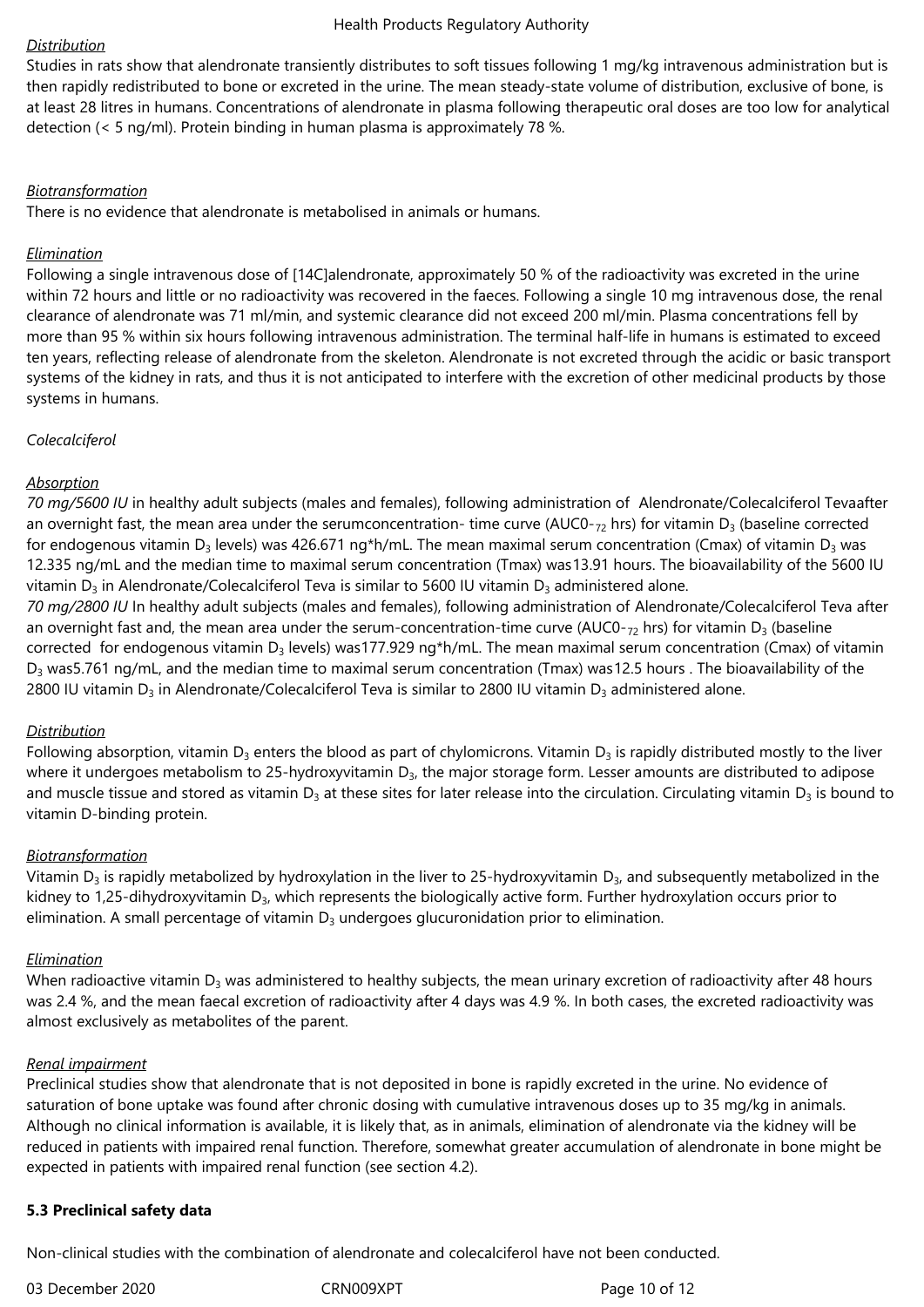## *Alendronate*

Non-clinical data reveal no special hazard for humans based on conventional studies of safety pharmacology, repeated dose toxicity, genotoxicity and carcinogenic potential. Studies in rats have shown that treatment with alendronate during pregnancy was associated with dystocia in dams during parturition which was related to hypocalcaemia. In studies, rats given high doses showed an increased incidence of incomplete foetal ossification. The relevance to humans is unknown.

## *Colecalciferol*

At doses far higher than the human therapeutic range, reproductive toxicity has been observed in animal studies.

## **6 PHARMACEUTICAL PARTICULARS**

## **6.1 List of excipients**

Mannitol (E421) Cellulose microcrystalline (E460) Silica, colloidal anhydrous (E551) Magnesium stearate (E572) Sucrose Copovidone (E1201) Butylhydroxytoluene (BHT) (E321) Triglycerides, medium-chain Polyvinyl alcohol – part hydrolyzed Titanium dioxide (E171) Macrogol 3350 Talc (E553b)